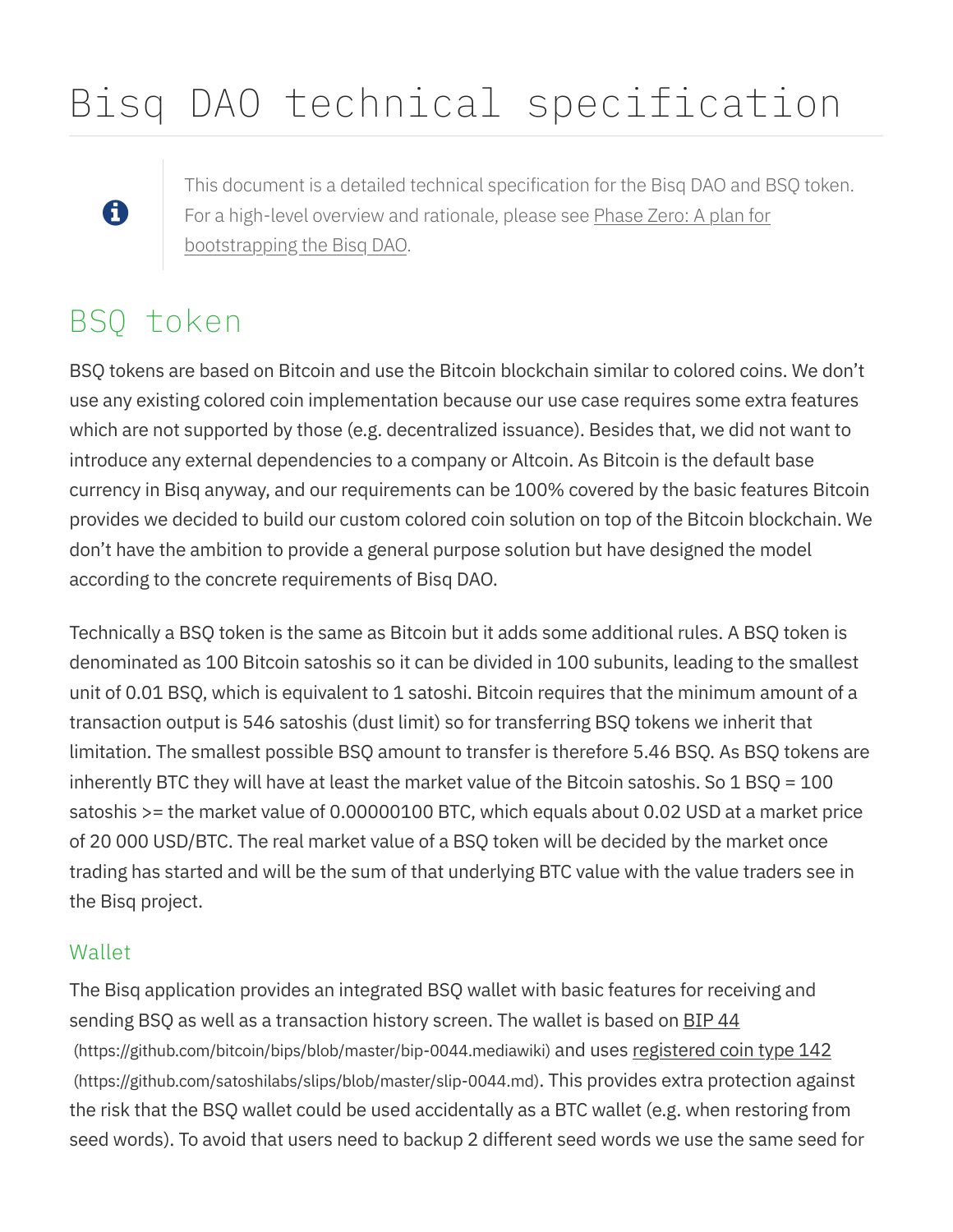both the BSQ and the BTC wallet though they are stored in different files. To avoid mistakes to mix up BSQ with normal Bitcoin we use a "B" as address prefix in the user interface. Internally that prefix does not exist, a BSQ address is a normal BTC address and the transactions are normal BTC transactions.

BSQ token transactions and balances are represented inside the application but there is also a web-based BSQ block explorer (https://explorer.bisq.network/).

## Validation rules

BSQ are issued either by the genesis transaction or from an issuance transaction. We inherit all the transaction rules from Bitcoin and add some additional rules. BSQ transactions do not require OP\_RETURN, though it will be used for certain specialized transactions (voting, compensation requests,…). Beside the ancestry to the genesis or an issuance transaction there is another important rule: the outputs are parsed in a way that the first outputs are interpreted as BSQ as long there is sufficient BSQ value available from the inputs. So the order of BSQ and BTC outputs is essential at the outputs! For inputs the order is irrelevant. Any violation of those rules would make BSQ invalid.

#### Fee payments by invalidating tokens

We use that possibility to invalidate BSQ intentionally for "burning" tokens to achieve certain use cases, like the trade fee payment, or fee payments for certain activities, like voting or compensation requests. The "burning" is only an invalidation of the BSQ value but the inherent BTC value stays intact. We use the invalidated BSQ as Bitcoin Satoshis for paying the mining fee. With giving Satoshis (BTC) to miners we are not restricted by the dust limit so we can "burn" amounts as small as 0.01 BSQ = 1 Satoshi (0.00000001 BTC).

#### Validation process

The validation of the BSQ tokens requires the full blockchain data from the block containing the genesis transaction up to the latest block. To avoid users from needing to download too much data we use a lite-node mode where all BSQ transactions are delivered by the dedicated block provider nodes at startup (we use the seed nodes for that but that can/should change later). The verification is done on the lite node itself (each Bisq application). Every time a new block is created by the miners, the block provider nodes (they operate as full nodes) broadcast the BSQ transactions contained in that block to the P2P network. The data is broadcasted by multiple block provider nodes, and if the data is not consistent the lite node would re-validate from the last snapshot (see below). Such inconsistency is expected in the case of chain reorganisations (https://en.bitcoin.it/wiki/Chain\_Reorganization) (reorgs), but also delivers more resilience in case a block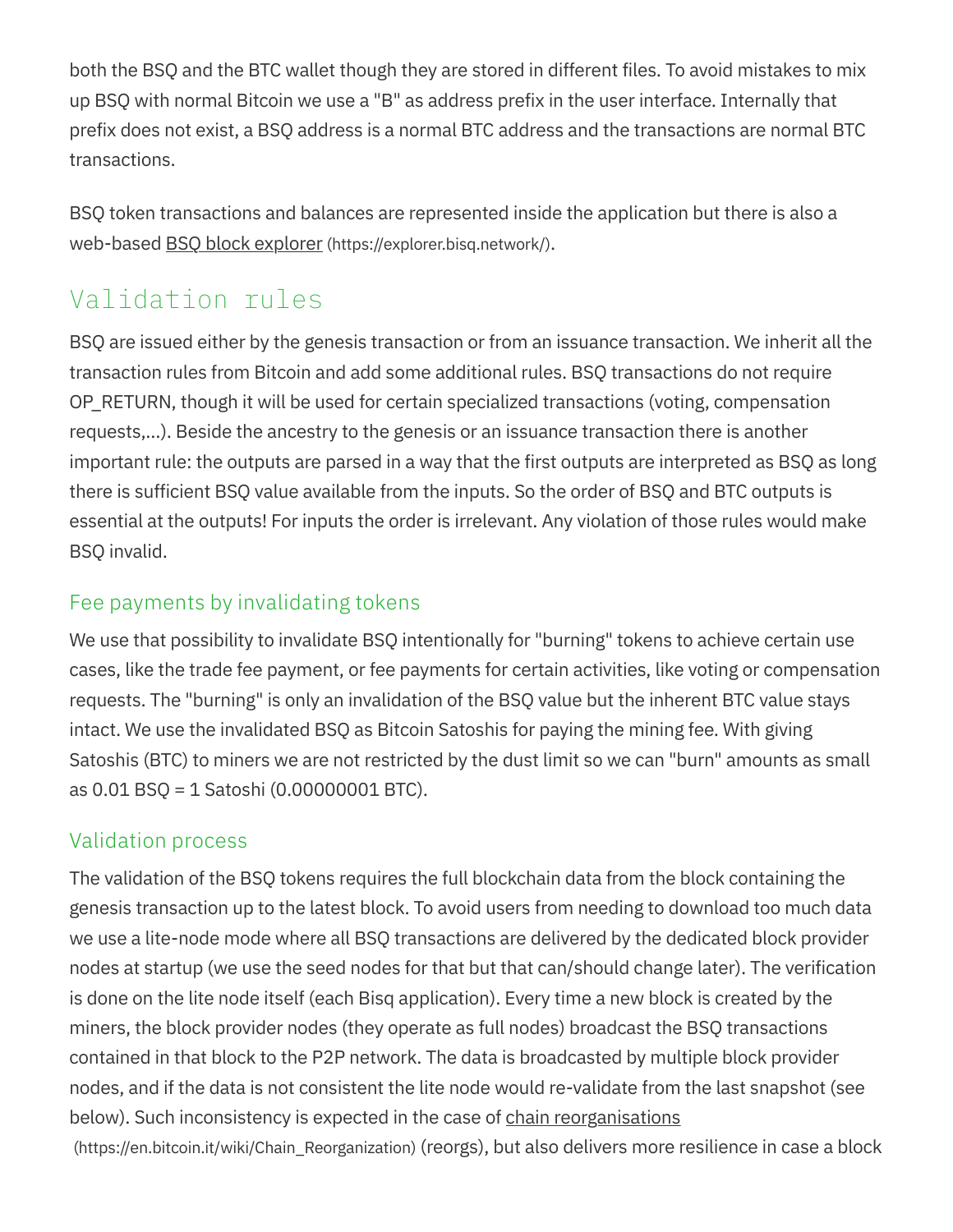provider node is not providing reliable data.

Furthermore we use snapshots of past blocks which will get distributed with the software release to reduce bandwidth requirements. Thus we do not require to load all BSQ transactions since the genesis transaction but only since the latest snapshot. At certain block-heights (every 100 blocks) the nodes are locally persisting snapshots. Those persisted snapshots will be used after a restart to only request the missing BSQ transactions from the blocks since the latest snapshot up to the actual chain head.

Users can also run themselves a full node either directly from the Bisq application or as a self hosted headless full node. To run a full node requires a Bitcoin Core (bitcoind) full node with RPC enabled. Here are more details on running a full node.

The block provider nodes are operated by the developers and the management for the privilege to run a default block provider node will be a part of the DAO (see phase 3). As said before the seed nodes will carry that functionality because those are the first nodes the user connects to so it improves user experience when the data gets delivered fast at start up.

## Implementation phases

We will develop the Bisq DAO in several phases, starting with the bare minimum which consists of:

- Token validation
- Genesis distribution
- Trade fee payment
- BSQ transfer and trading
- Wallet integration
- Blockchain explorer
- Support for lite nodes
- Emergency measurements

After that phase we start working on **phase 2** which includes the core features for management and the periodic issuance:

Compensation requests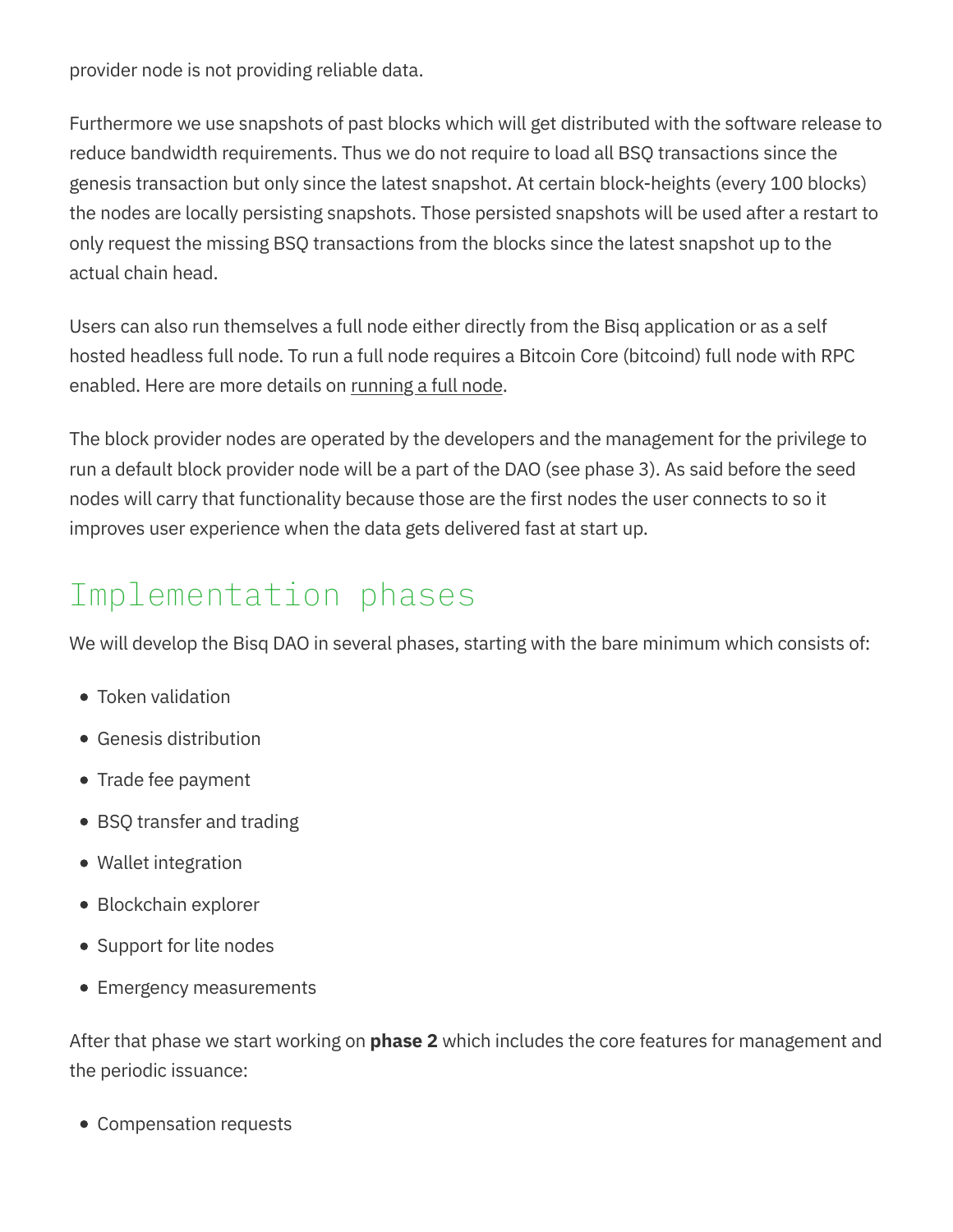- Voting on compensation requests
- Issuance of new BSQ

In **phase 3** we will focus on the implementation of the arbitration and mediation model. The security feature for locking up BSQ funds will be made available for the remaining yet not decentralized areas.

Once that is completed we can consider Bisq as **feature complete** and fully decentralized.

In **phase 4** the meritocratic approach using reputation will become a central element.

Though over time it will turn out that not all of the contributors are interested or equally talented to make the best decisions and therefore the DAO will require more sophisticated management and governance features and tools. This late phase will not be discussed in details here but it can be assumed that it will become a large field covering out-of-system tools for communication, decision making, project management, delegation (similar to Liquid Democracy), etc.

## Phase 1

#### Genesis distribution

Technically the genesis transaction is a normal BTC transaction with the input from the donation address and outputs to all contributors. There is no requirement for an OP\_RETURN output (though maybe we use one for engraving a statement to the genesis transaction).

We will use a part of the funds we received via the Bisq donation address

(https://blockchain.info/address/1BVxNn3T12veSK6DgqwU4Hdn7QHcDDRag7) (about 25 BTC) for the 2.5 BTC input to the genesis transaction. Those 2.5 BTC are equivalent to 2.5M BSQ (2 500 000.00) and will be distributed to all contributors who have provided value to the project according to the value of their contribution until a certain deadline (when we publish the paper). The call for requests will be open for a period of 2 weeks.

A contribution is typically one of the following activities:

- Software development
- Communication (promotion, support,…)
- Project management
- Conceptual analysis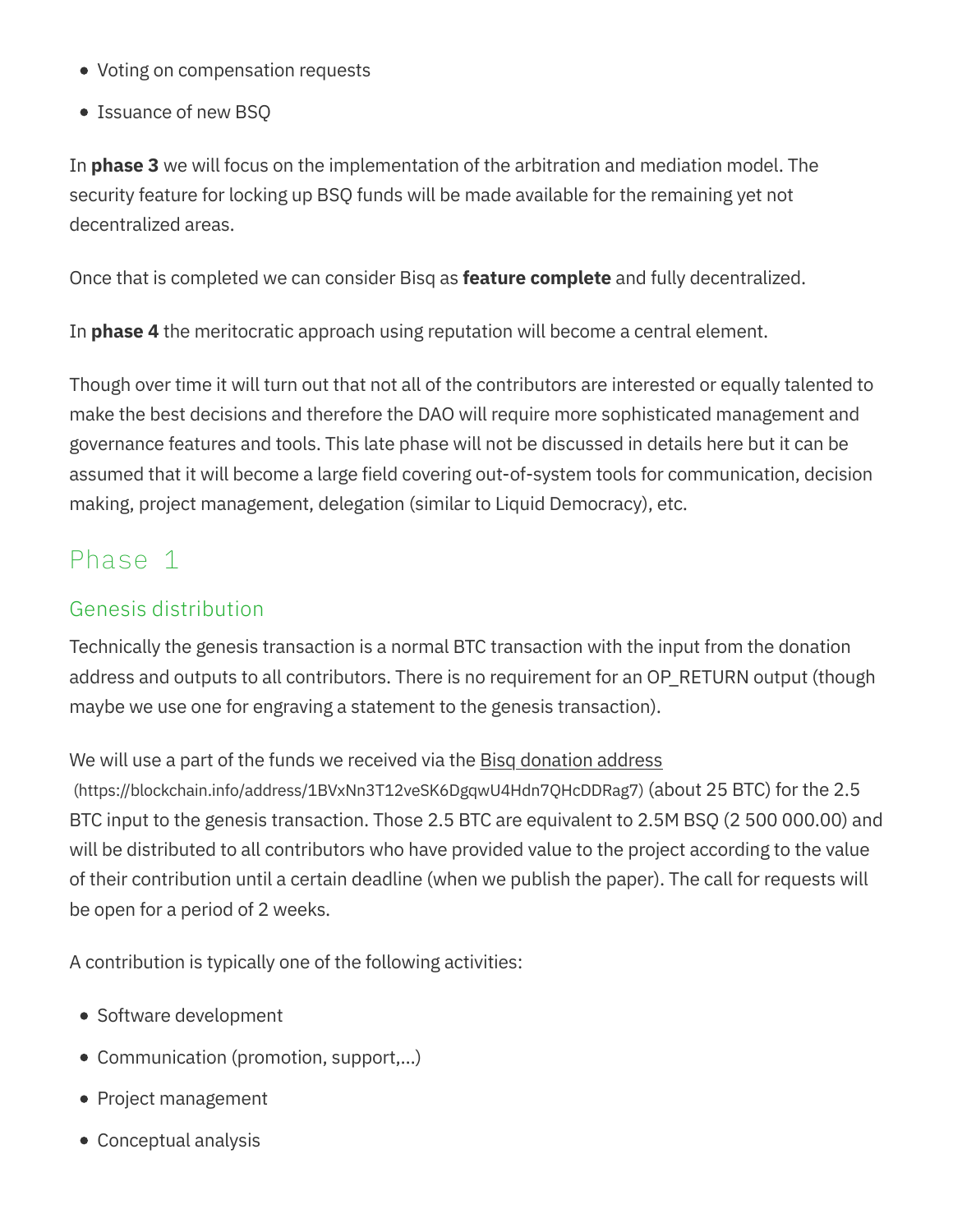- Input for payment methods
- Administration
- Translation
- Design
- Usability testing
- Software testing
- Market makers
- Advice
- Others (we will decide on a case to case basis)

Basically any contributed effort exceeding roughly 4 hours will be considered to be included in the group of receivers for the initial distribution. We will announce that call for requests at the Bisq Forum (https://bisq.community/) and contributors need to send an email with the required information to enable verification if the request is justified. They should give a short description and if possible references to the work (links to GitHub, Forum, etc,…) and provide the spent time and the period when their contribution happened. We will apply a factor for giving early contributions higher weight as well as a factor to give long term contributions more weight. This should reflect the higher risk at earlier periods as well as the higher value of long term contributions. The Bisq team will verify those requests and if it is justified and the requested amount reasonable we will add the contributor to the list of receivers. The hours will get multiplied by a factor to the type of contribution (orientated on typical market salaries). We will then sum up all the weighted hours of all verified contributors and use the percentage of each contributor related to the overall sum for calculating the amount of BSQ they will receive from the genesis transaction. So if a contributor has worked 100 hours and the sum of all contributors is 10 000 hours he will receive 1% of the 2 500 000.00 BSQ from the genesis transaction, thus 25 000 BSQ.

The way how the factors are applied, how the requested amounts get adjusted and the total sum will be kept private in the team to protect privacy of the contributors as well as to avoid pointless discussions. The model for distributing the project's value is a voluntary act of the Bisq team and there is no right for a claim of any contributor as we never gave any guarantee or advertised that as a reward model. We are simply donating back our received donations to those who we think they deserve to get something in return for their support. Also the contributors can request anonymously and it is highly recommended to use GPG. This should protect the privacy of the contributors as far as possible (many will be known due their activity, but at least only the team will know that). For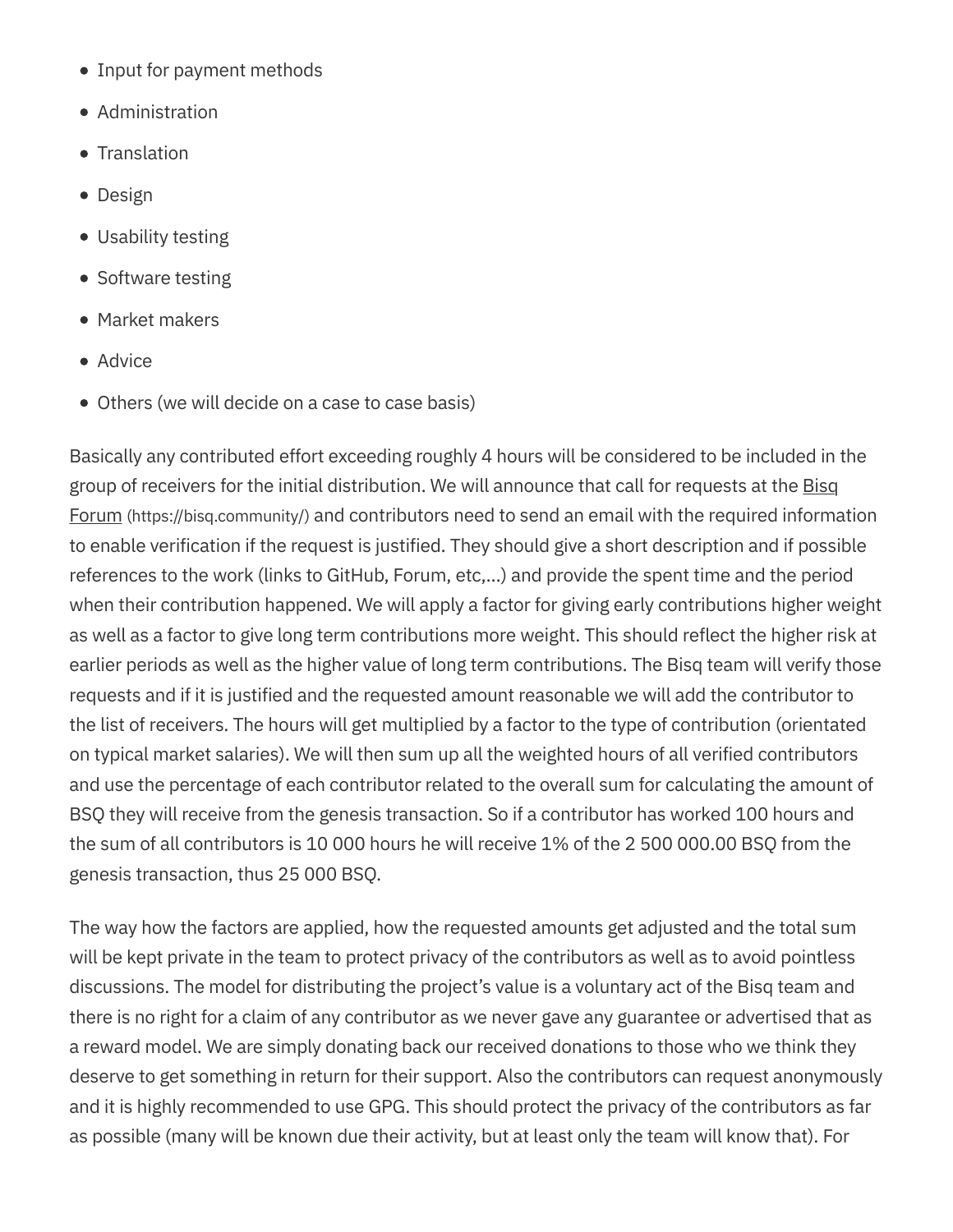market makers the verification might get a bit more difficult and we will apply a practical approach how to deal with that. They need initially provide only the onion address of their Bisq application and the number of trades they did. If we see a requirement for it there might be an extra software release where the market makers can prove their claims in a way which protects their privacy but gives cryptographic evidence of their request.

#### Trade fee payment

Beginning in Phase 1, trade fees can be paid in BSQ (if the user has sufficient BSQ in his wallet) or in BTC. The base fee in BTC will initially be 0.002 BTC. If BSQ is used it will be initially 2 BSQ. If the market price of BSQ is 0.0001 BSQ/BTC the BTC value of the trade fee paid in BSQ would be 0.0002 BTC which is 10% of the fee in BTC so they get a 90% discount. The fee payment is done by making a part of the BSQ invalid and give that part to miners as satoshis (BTC), thus the BTC value is not lost but used as mining fee.

- A 0.50 BSQ fee payment tx could look like this:
	- $\circ$  Input 1: 10.00 BSQ
	- $\circ$  Input 2: 0.1 BTC
	- $\circ$  Output 1: 9.50 BSQ
	- $\circ$  Output 2: 0.09950050 BTC
	- $\circ$  Mining fee: 0.0005 (0.00049950 BTC + 0.00000050 BTC or 0.50 BSQ)

So in that case we only use 9.50 BSQ of the 10.00 BSQ from the input. As the second output is spending more than the remaining 0.50 BSQ it is invalid as a BSQ output and we consider it as a BTC output. The remaining 0.50 BSQ which was not used in the first output will be used for the mining fee, thus reduces the mining fee which is paid from the BTC input (input 2). With that model we can spend fees as small as 0.01 BSQ or 1 Bitcoin satoshi.

The trade fee will be calculated based on the trade amount and the distance from the market price (if available). We use the same model for BTC and BSQ fees. A 1 BTC trade with 1% distance from the market price will use the default fee. If the trade amount is lower or higher we apply a linear adjustment. 0.1 BTC trade has 10% of the trade fee as long as we don't reach the minimum value for the trade fee. For the distance to the market price we use the square root of the percent value, so 9% would result in a factor of 3. A 16% distance to the market price would cause a 4 times increase of the trade fee.

The fee is calculated according to this formula: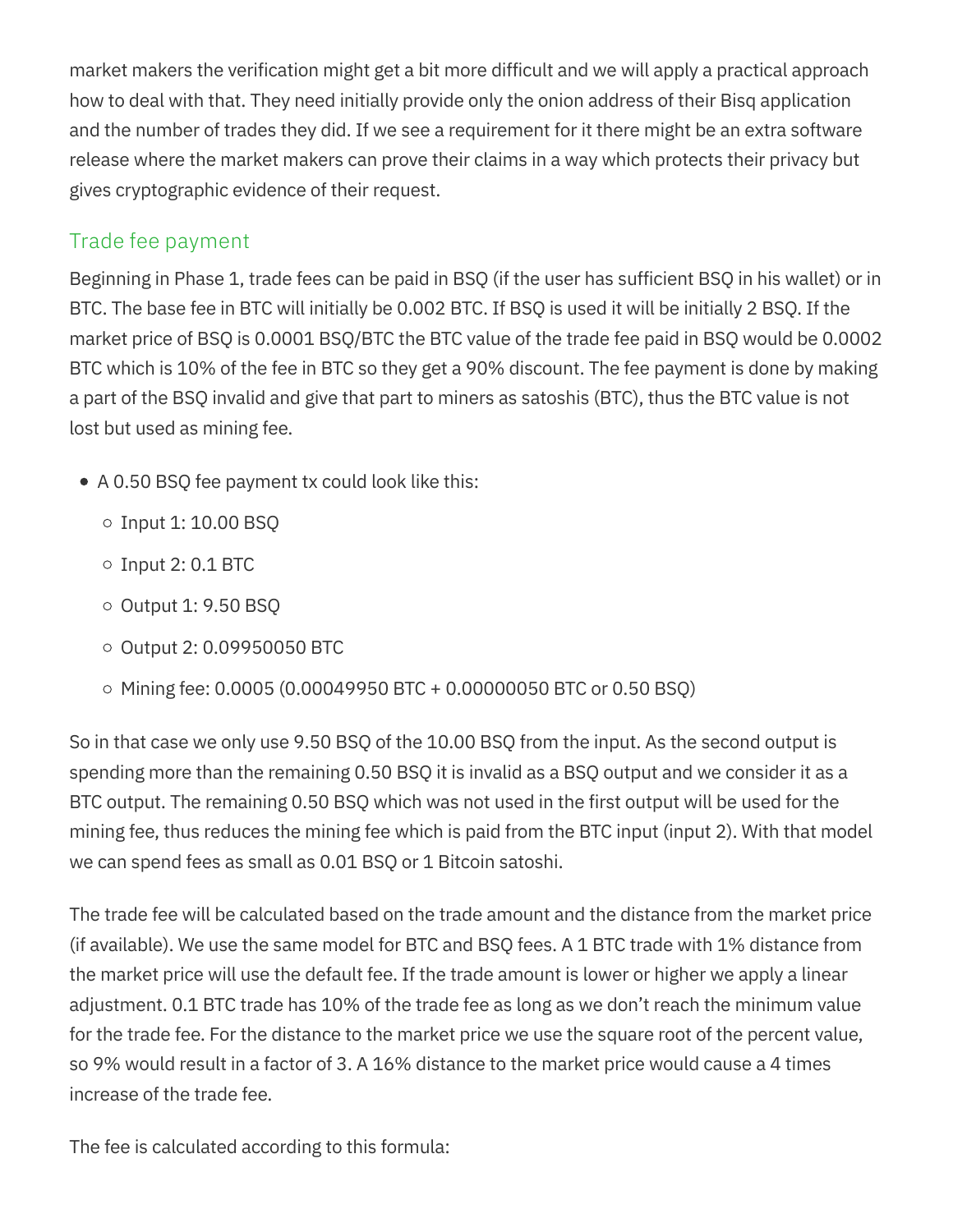Math.max(Min. trade fee, Trade amount in BTC x default fee x sqrt(distance to market price in %))

#### BSQ transfer and trading

The BSQ can be sent and received like normal BTC. To avoid to mix up BSQ with normal BTC and risking invalidation of BSQ we use a "B" as address prefix in the user interface. So users who only operate via the UI (as recommended) cannot make mistakes here.

 $\blacktriangle$ 

It is definitely NOT recommended to "hack" around with custom created transactions. If people are doing that they have to be sure to understand all details of the validation protocol and are fully responsible if case they accidentally burn their BSQ. This document might not cover 100% of all the details and might miss updates, only the source code is the real reference. We will not provide support for such cases and future changes might not take care of special cases used by custom transactions or implementations.

A BSQ transfer transaction is a normal BTC transaction with mixed inputs of BSQ and BTC. The BTC part is required for the mining fee payment. There is no OP\_RETURN output required.

- A transaction to send 10 BSQ could look like this:
	- $\circ$  Input 1: 30.00 BSQ (BSQ sender)
	- $\circ$  Input 2: 0.01 BTC (required for mining fee)
	- $\circ$  Output 1: 10.00 BSQ (BSQ receiver)
	- Output 1: 20.00 BSQ (BSQ change output back to sender)
	- $\circ$  Output 2: 0.0095 BTC (change output)
	- $\circ$  Mining fee: 0.0005

#### Validation

The validation process of BSQ starts with the genesis transaction. The block height and transaction ID of the genesis transaction is hard coded and the application (in full node mode) starts to request the block which contains the genesis transaction from the Bitcoin Core (bitcoind) via RPC calls. It iterates all transactions until it finds the genesis transaction and adds all transaction outputs as valid BSQ outputs. From there it will iterate all following transactions and if it finds an input which is spending one of the unspent BSQ outputs it will verify the outputs to see if they are valid BSQ. The value of all BSQ outputs must not exceed the sum of all the BSQ inputs. The outputs are sorted by the index and as soon an output has used up all the available BSQ from the inputs the following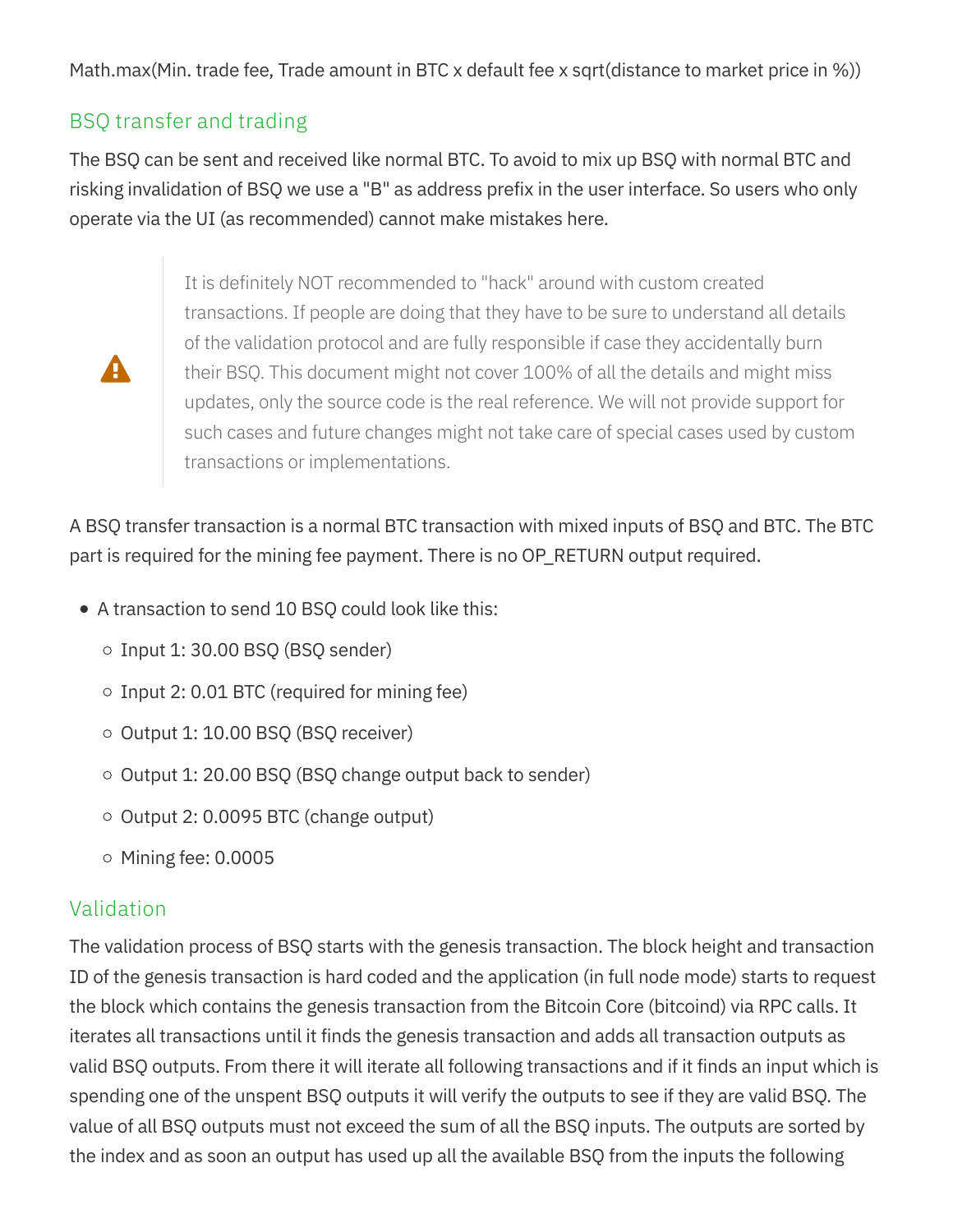outputs are considered as BTC outputs. If OP\_RETURN outputs are used there must be only one and it must be the last output. The amount at the OP\_RETURN output has to be 0.

If there is BSQ value remaining but not sufficient for an output the remaining BSQ becomes invalid. This is intentionally used for the fee payments. We do not support raw MultiSig transactions (BIP 11) for BSQ. It has to be explored further in future if it is feasible to support that and if there is any need for that.

#### Full nodes

A fully validating BSQ node has the requirement to run a Bitcoin Core (bitcoind) node to provide the blockchain data for verification. The communication is done via RPC (https://github.com/bisq-network/exchange/blob/master/doc/rpc.md). The details about the setup can be found in the documentation folder of the source code repository. Every user can run a full node either from the Bisq application or as a specialized headless node locally or on a server and connect to that node only.

The full nodes also get a notification from Bitcoin Core at each new block, scan the block for BSQ transactions and broadcast those to the Bisq P2P network. Every transaction with any BSQ input or output (issuance) is considered as BSQ transaction. The full node also listens to network messages from lite nodes which are requesting BSQ blocks from a certain block height. The full node sends back the list of all blocks since that requested height. The bandwidth requirements for that will depend on the number of BSQ transactions but rough estimations suggest that there will be no considerable issues. The Bisq seed nodes are used as full nodes since those are the first nodes to which a user gets connected and we can use the existing connection to transmit the additional data early at startup.

#### Lite nodes

Most users will likely operate in the lite node mode. They have to trust the seed node operators that they are not all colluding and delivering incorrect data. If at least one operator is honest the lite node can detect a conflict and would re-validate each block from the last snapshot. The UI will notify the user about conflicting data from seed nodes.

A lite node requests at startup from the seed node the missing BSQ blocks and then validates those blocks to achieve a local state of valid and unspent BSQ outputs. At each new block they receive the broadcasted messages from multiple seed nodes (min. 4 operated by different developers) and only if all those messages contain the same data the validation will succeed and the block will be added to the local state. In case of chain splits it can be that one of the seed nodes is on another chain and conflicting blocks get propagated. This would trigger a re-validation of all blocks from the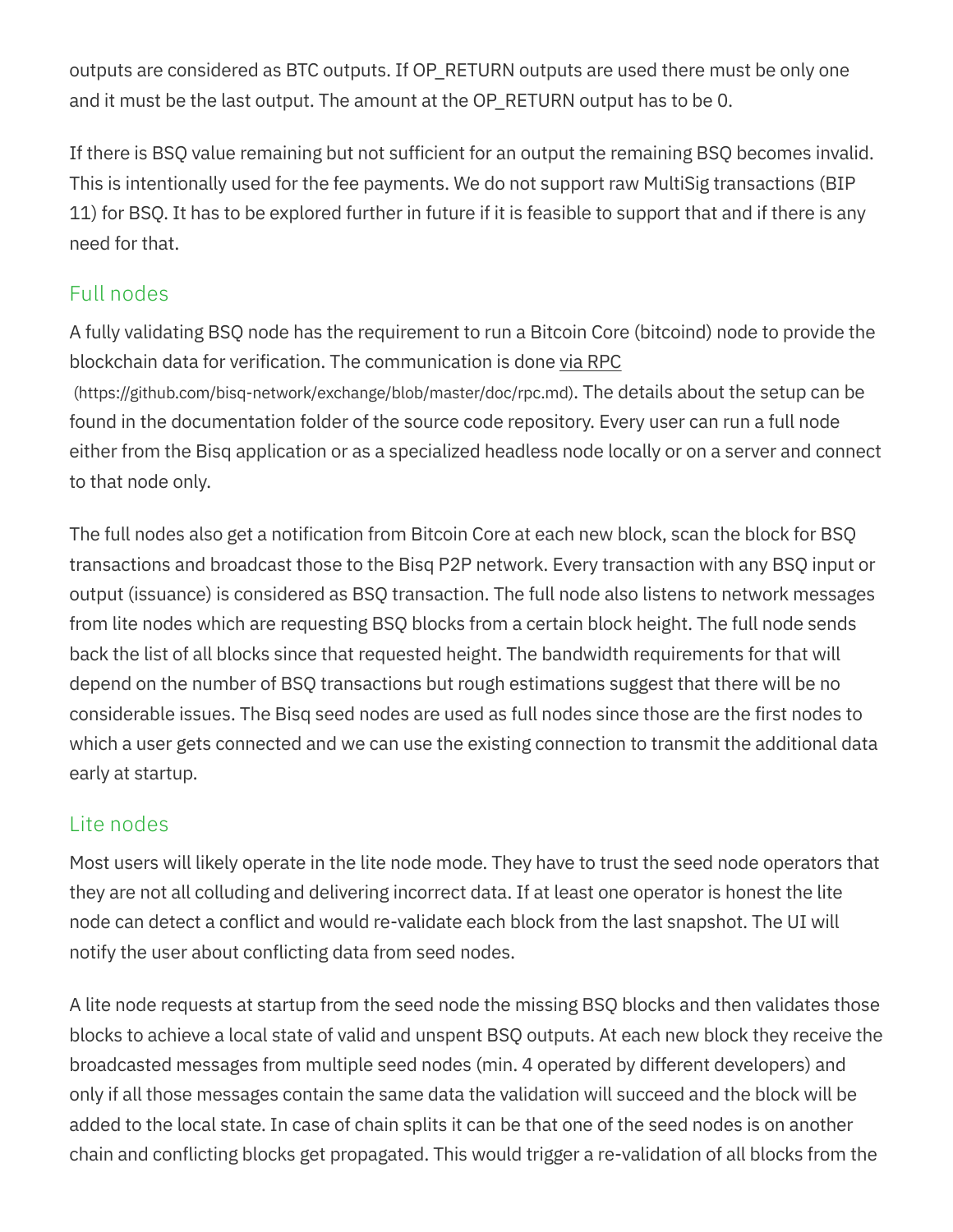latest snapshot for the lite node. The last received block would be considered as the current state but the user get displayed a message that there are conflicts and it is recommended to wait for more than one confirmation before considering a BSQ transaction as valid. Only after all full nodes (seed nodes) have the same state again the lite node will exit the "warning" state. If the user waits for a sufficiently high numbers of confirmation (4-6) he will not risk that his validation was based on an orphaned chain and that he could become victim of a double spend.

#### Snapshots

Every 100 blocks a snapshot mechanism gets triggered. The current state get cloned and kept in memory and if a previous clone exists the previous one will be persisted. At the next snapshot trigger event the latest clone will be persisted and a new clone will be cached again. That way the snapshot is always at least 100 blocks old.

The lite node requests the blocks since the latest snapshot only, so that will be usually max. 200 blocks. Just at the first startup when the lite node has only the snapshot shipped with the binary the requested blocks might consume a bit more bandwidth.

If we have monthly releases there would be about 4500 blocks in one months but even with that we expect not more than 1-5 MB of bandwidth to receive the initial blockchain data.

### Phase 2

In phase 2 we introduce the periodic voting and issuance cycle.

Periods are defined in block height. Each period is separated with a break of 10 blocks to avoid issues with reorgs.

- Publishing compensation requests (3630 blocks, about 25 days)
- Voting: Approve/decline compensation requests (450 blocks, about 3 days)
- Voting commitment: The voters publish the decryption key and vote on their vote data consensus (300 blocks, about 2 days)
- Issuance of new BSQ (happens directly and automatically after the vote commitment is completed)

The full cycle will last 4380 blocks which is about an average month if one block takes in average 10 min. The interval of 1 month has been used in the phase zero and can be considered as practical.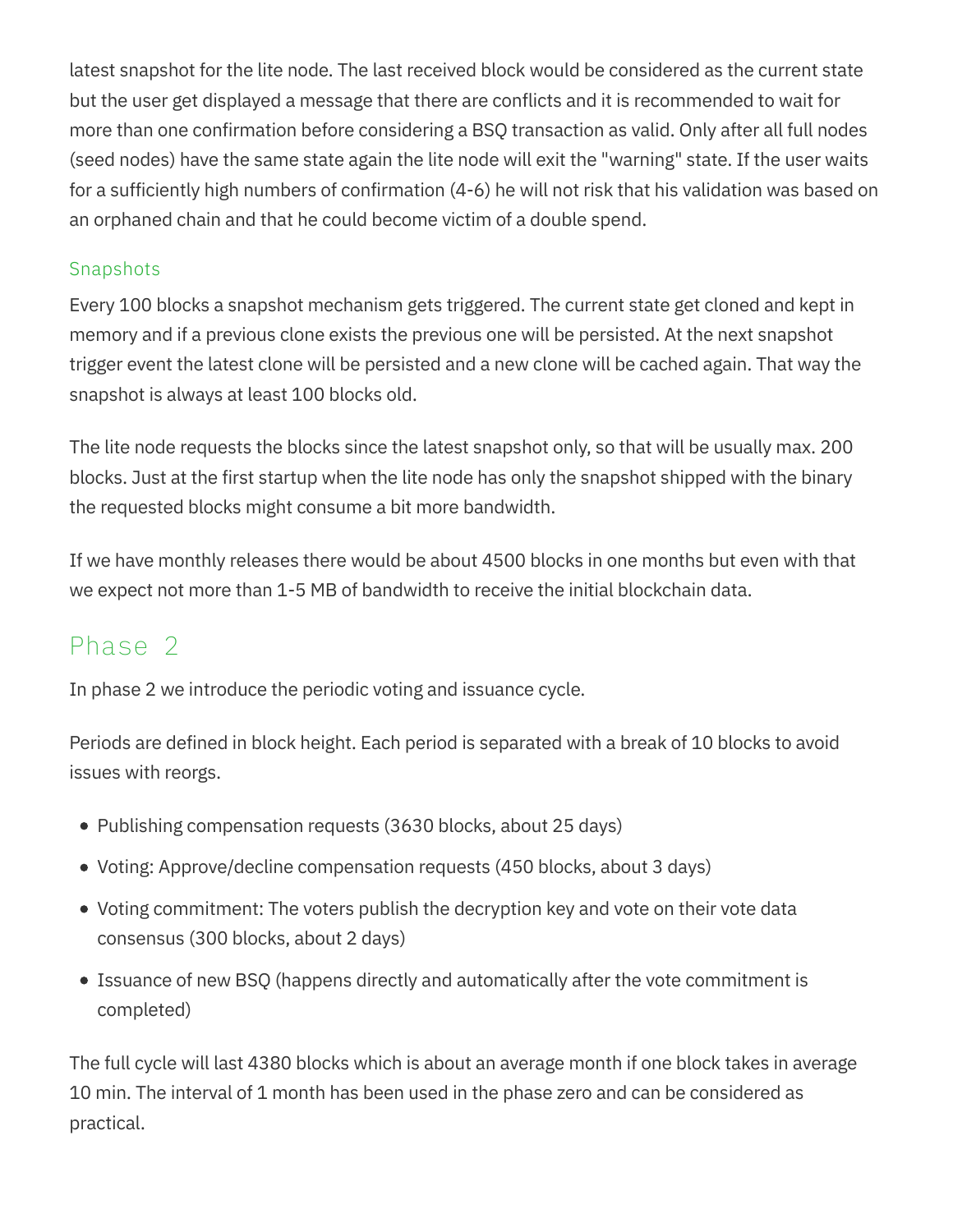#### Compensation request

Contributors can create a compensation request for the work they contributed to the project. This can be anything what has added value to the project. The contributors have no guarantee that their request gets accepted. So when they start working they need to be aware that there is no guarantee for a reward.

If not sure about the value of their work for the community, they should make small work packages and discuss at the usual communication channels (Keybase, GitHub, Forum,..) to see if the work they are proposing sparks some interest and support. To use upfront payment with escrow would make the process much more complicated (who controls the escrow,…). It also reflects the situation of normal freelance work where work is paid usually after the work is completed and the reputation of the company provides sufficient base for a trust relationship in most cases.

To make a request, a contributor must include enough BTC to issue the BSQ he's requesting (amount requested  $*$  100 satoshis), and pay a 1 BSQ fee to discourage spam. See example compensation tx for 5000 BSQ below.

There will be a user interface in the application where the contributor fills in a form with the required data.

The contributor will publish the request to the P2P network after the fee tx is confirmed with 6 confirmations in the blockchain (6 confirmations to avoid issues with reorgs and tx malleability). The publishing of the compensation request can be done any time during the contribution request phase. A contributor can file several requests for different work packages. Any compensation request published after the first phase has ended (once the break starts) will get queued up for the next phase. Each node will verify the compensation request if it fulfills the rules and only forward valid requests. The UI will display own requests, the active requests of others as well as a history of all past requests.

The range for allowed amounts for a compensation request payout will be 50 BSQ to 50 000 BSQ.

- A compensation request needs to contain following data
	- UID (auto generated unique ID)
	- Contributor's name or nickname
	- $\circ$  Title (must not conflict with existing requests)
	- $\circ$  Creation date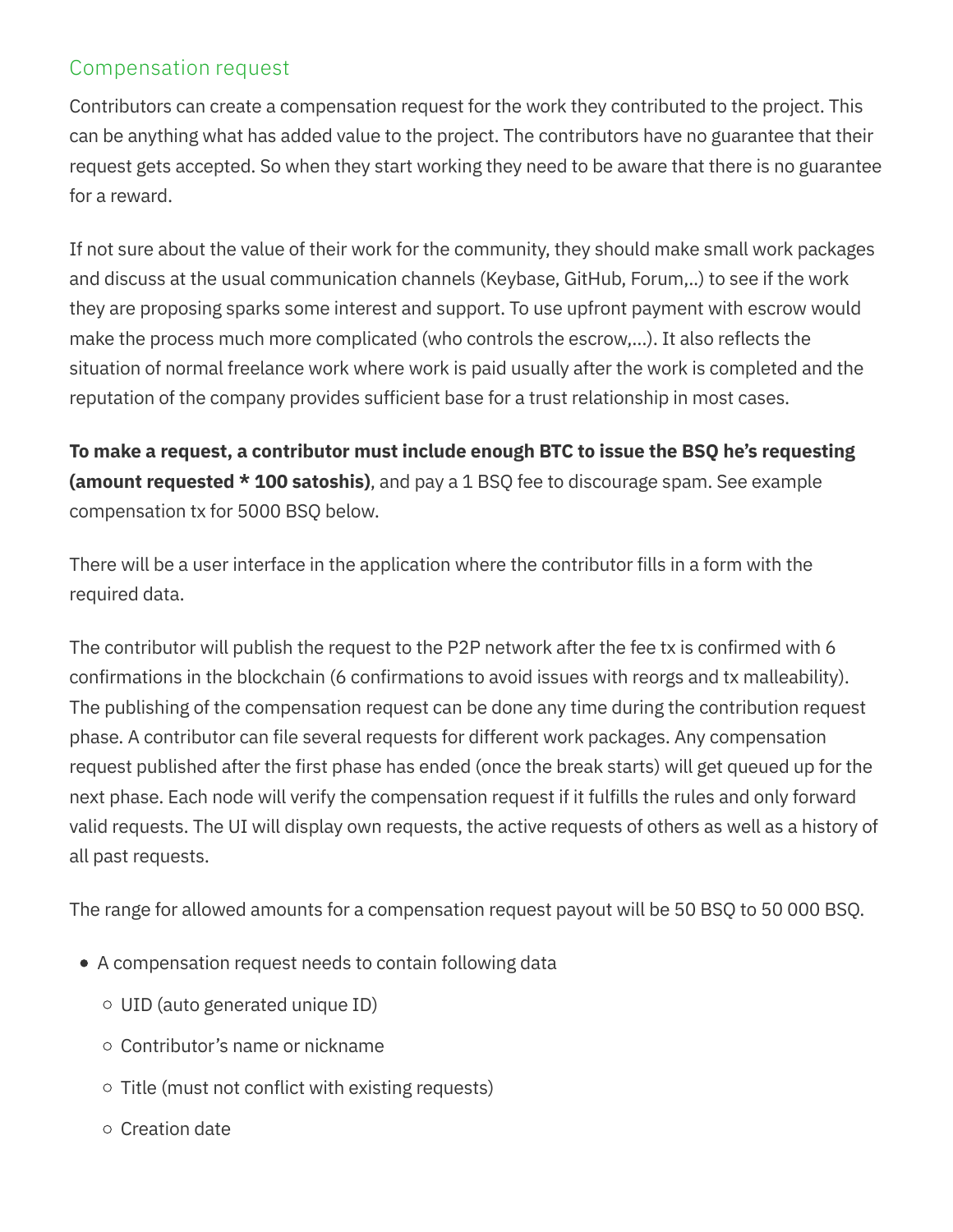- $\circ$  Description (short paragraph)
- $\circ$  Link to either GitHub issues or Bisq Forum for detailed description and deliveries
- $\circ$  Requested amount in BSQ
- o BSQ Address
- Tx ID
- $\circ$  Contributor's Public key
- Version
- Data structure of the OP\_RETURN compensation request data
	- $\circ$  1 byte for type (0x01)
	- $\circ$  1 byte for version (0x01)
	- 20 bytes for hash of payload (using Sha256Ripemd160 from Protobuffer encoded payload)
- Verification rules for compensation request transactions
	- $\circ$  There have to be one OP RETURN output as last output
	- $\circ$  The amount at the OP\_RETURN output has to be 0
	- $\circ$  The first byte in the OP\_RETURN data needs to be the type byte: 0x01
	- $\circ$  The second byte in the OP\_RETURN data needs to match the nodes version byte: 0x01 (requests made with older versions are invalid)
	- $\circ$  Size of OP\_RETURN data is 22 bytes
	- $\circ$  There has to be a BSQ input for the fee payment
	- BSQ used for fee need to be mature
	- $\circ$  The fee needs to match the fee defined for that cycle (can be changed by voting at each new cycle)
	- $\circ$  The block height must be in the correct period
	- $\circ$  It needs to have at least one output to the address defined in the compensation request data

Contributors need to have the latest version installed when doing a request to be sure to have the same version as the verification nodes.

A compensation request tx for requesting 5000 BSQ would look like this (fee is 1 BSQ):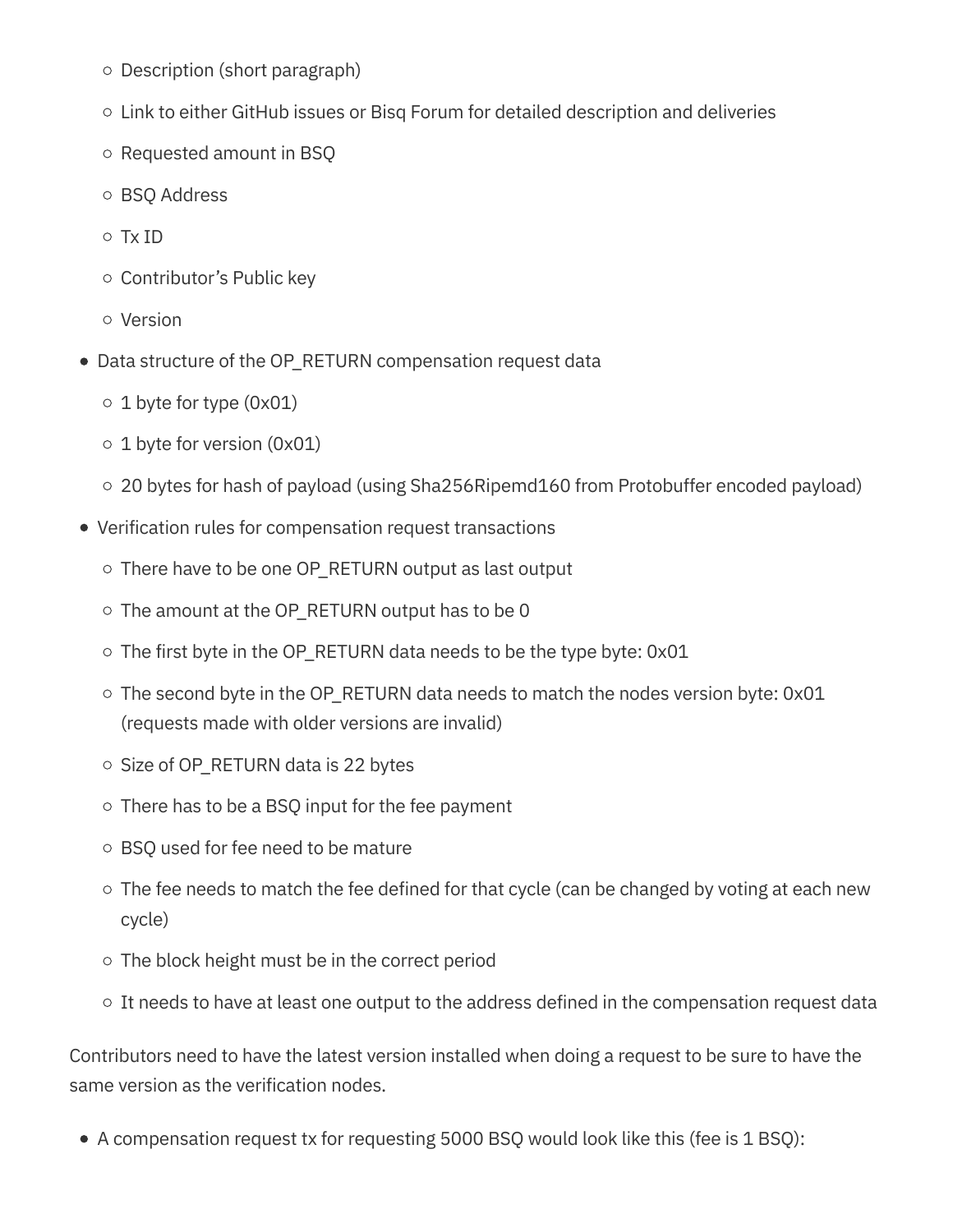- $\circ$  Input 1: 30.00 BSQ (needed for fee payment)
- $\circ$  Input 2: 0.1 BTC (needed for mining fee; we also need a BTC output)
- $\circ$  Output 1: 29.00 BSQ (mandatory change output)
- $\circ$  Output 2: 0.00500000 BTC (requested BSQ amount  $*$  100 satoshis goes to BSQ address defined in request)
- $\circ$  Output 3: 0.09450100 BTC (optional BTC change output)
- $\circ$  Output 4 (last): OP\_RETURN data as defined above
- $\circ$  Mining fee: 0.00050000 (0.00049900 BTC from input 2 + 0.00000100 BTC or 1 BSQ from input 1)

The input 1 needs to be larger than the fee so we enforce a BSQ change output (output 1). All outputs must not be smaller than the dust limit (2730 Satoshi). We require that the BSQ change is at input 0 and mandatory to have a clearly defined output index for the issuance output. The BSQ change output cannot be after the issuance output as that is interpreted as BTC as long it got not successfully voted. The BTC input at input 2 needs to be at least the sum of the requested BSQ and the miner fee, in our case 0.00500000 BTC (requested BSQ) + 0.00049900 BTC miner fee. Please note that the output 2 is at request time interpreted as BTC. Only after the request gets accepted by voting does the output get interpreted as BSQ and thus the requester has issued himself BSQ.

#### Voting

To make the best decisions require a certain level of information and time. Voting in the DAO is an important service and should be only executed by those who are well informed and take sufficiently time to make well reasoned decisions. Therefore there will be a considerable fee for voting to deincentivize stakeholders who are not sufficiently interested in the project. The fee will be set to 5 BSQ. The stakeholder can vote on a single vote item or on as many as they want.

In the vote period a stakeholder cannot transfer his BSQ tokens which they used for voting, otherwise they would render their vote invalid. For that reason we should keep the vote period rather short to not lock up liquidity for too long. There might be an effect on the market price as if many stakeholder are using their coins for voting there will be less supply and therefore increase the price. Though that effect should be limited as it is predictable and known in advance and it lasts just 5 days and the loss of the vote would also be not too problematic for some stakeholders, if they decide to prefer to trade their tokens instead.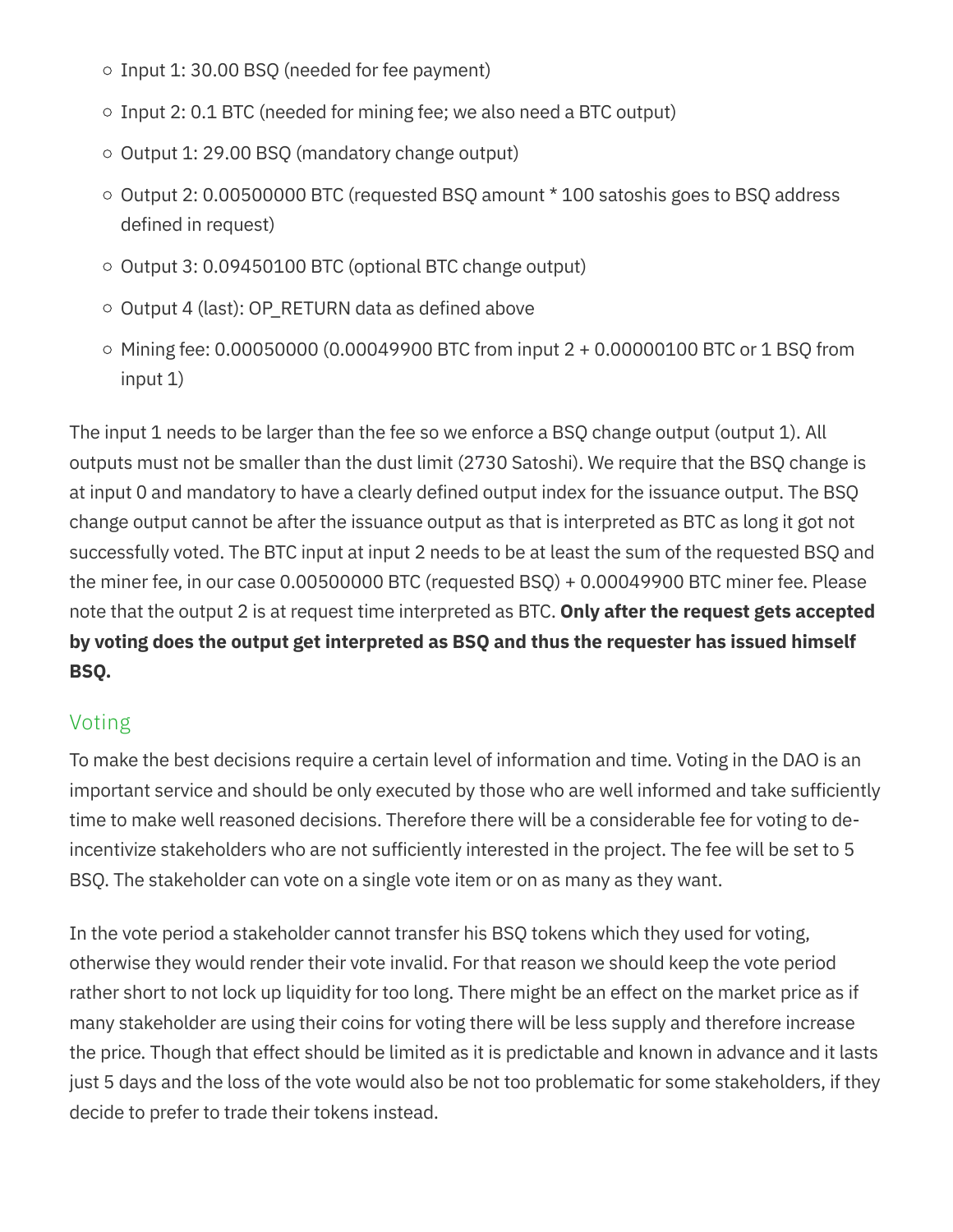All valid compensation requests from the current cycle are considered for voting. The stakeholder can choose to accept, decline or ignore a request. For acceptance or decline a simple majority is sufficient (> 50%).

Initially the voting is mainly for the compensation requests but there will be some flexible (yet to defined) option for voting on any topic. Over time we might add more specific vote items like amount of trading fee. To avoid that some stakeholders take benefit of voter apathy and are able to make changes with a very low stake we require a quorum for each vote item. Those quorum values will be defined for each vote item. If the vote item does not reach that limit it will be discarded.

We use blind voting to avoid influence of the current state of the votes to voters who have not yet voted. Without blind voting there would be an incentive to wait for the last moment with voting to have more information.

The voting will take place in 2 phases. The actual voting phase which lasts about 3 days and the decryption reveal phase which takes 2 days.

The voting weight is derived from the amount of the BSQ change output. The user can define with which BSQ amount he wants to vote.

#### Blind voting phase

The voter encrypts with an encryption key (AES) created per vote his vote data and puts the hash of the encrypted data in the OP\_RETURN of the vote Tx.

The encrypted vote data are broadcasted to the P2P network. To avoid an attack scenario where the malicious voter could try to disrupt the consensus of received vote data by broadcasting their vote data to the P2P network at the very end of the period, thus it has higher chances to not arrives equally at all peers we can use a random break at each voter which makes that attack less effective.

- Data structure of the OP\_RETURN vote data:
	- $\circ$  1 byte for type (0x02)
	- $\circ$  1 byte for version (0x01)
	- $\circ$  20 bytes for hash of encrypted vote data (using Sha256Ripemd160, proposals are sorted by txId, data input for encryption is byte array of Protobuffer file of list of proposals)
- A vote transaction would look like that (fee is 5 BSQ, stake is 200 BSQ):
	- $\circ$  Input 1: 300.00 BSQ (needed for fee payment)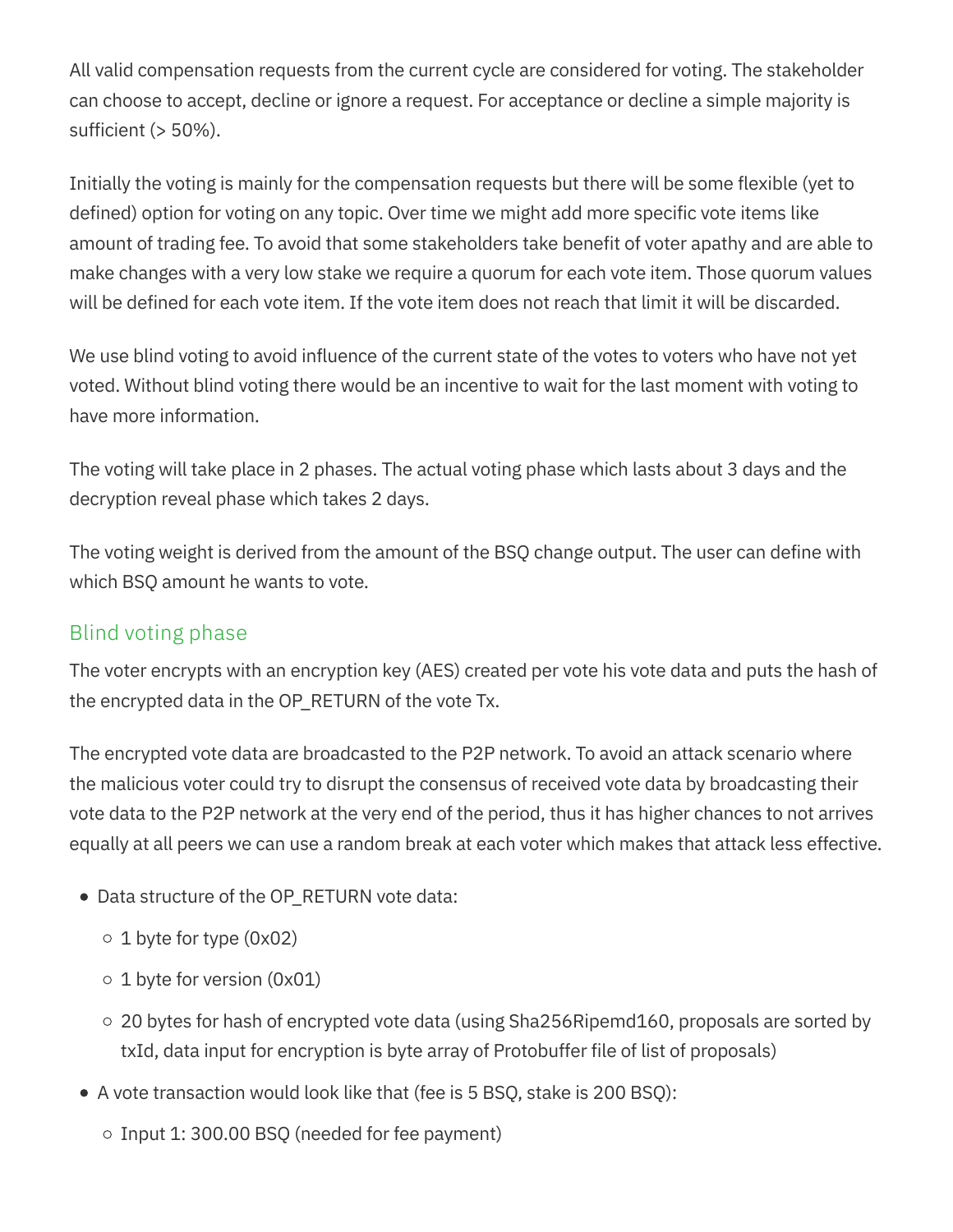- $\circ$  Input 2: 0.1 BTC (needed for mining fee)
- $\circ$  Output 1: 200.00 BSQ (stake)
- $\circ$  Output 2: 95.00 BSQ (optional remaining BSQ change output)
- $\circ$  Output 3: 0.09955 BTC (optional BTC change output)
- $\circ$  Output 4 (last): OP\_RETURN data as defined above
- $\circ$  Mining fee: 0.00050000 (0.00045000 BTC from input 2 + 0.00005000 BTC or 5 BSQ from input 1)
- Verification rules for the voting transaction
	- There have to be one OP\_RETURN output as last output
	- $\circ$  The amount at the OP\_RETURN output has to be 0
	- $\circ$  The first byte in the OP\_RETURN data needs to be the: 0x02 (type)
	- $\circ$  The second byte in the OP\_RETURN data needs to match the nodes version byte: 0x01 (votes made with older versions are invalid)
	- $\circ$  Size of OP\_RETURN data needs to be 22 bytes
	- $\circ$  There have to be a BSQ input for the fee payment
	- BSQ used for fee need to be mature
	- $\circ$  There have to be exactly 1 BSQ output for the voting weight
	- $\circ$  The fee needs to match the fee defined for that cycle (can be changed by voting at each new cycle)
	- $\circ$  The block height must be in the correct period

Contributors need to have the latest version installed when participating in voting to be sure to have the same version as the verification nodes.

#### Vote reveal phase

After the 3 days period for voting is over the voters need to make a new transaction which will reveal their decryption key so that the vote data become readable as well they will vote on their data view of which vote data they have received from the P2P network. As the P2P network comes with eventually consistency there is no guarantee that all vote data arrive at all peers. For calculating the vote result all peers need to have the same collection of vote data to get the same result. To achieve that the voters will create a sorted list (sorted by hash of data) of vote data and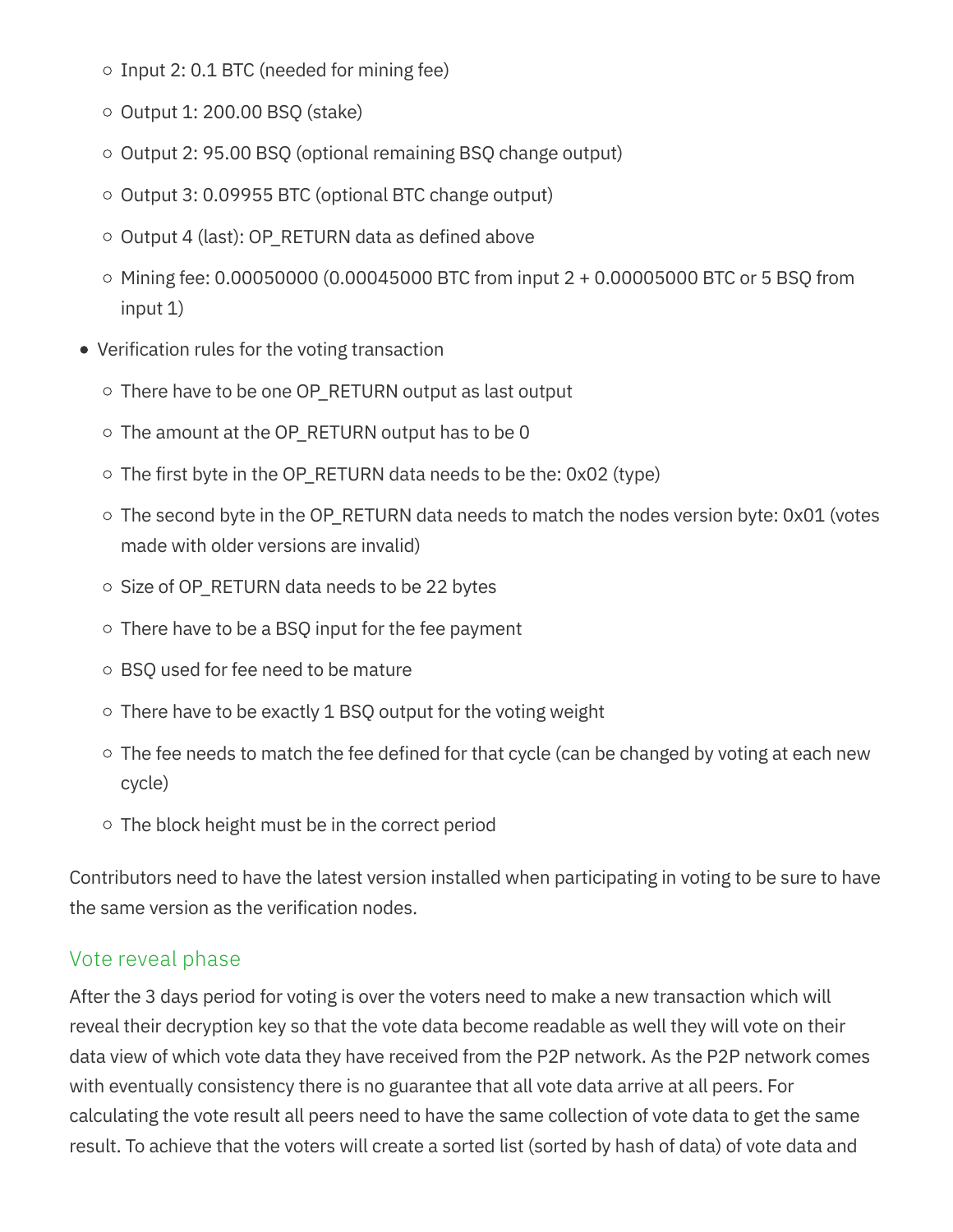create a hash of that collection. That hash will be put together with the decryption key into the OP\_RETURN data of the reveal transaction. If there are conflicting vote data views (some voters did not receive all votes) the majority will be considered valid and the votes from the others will get ignored for calculation of the vote result.

The input for that transaction must be the BSQ output from the vote transaction.

- Data structure of the OP\_RETURN vote reveal data:
	- $\circ$  1 byte for type (0x03)
	- $\circ$  1 byte for version (0x01)
	- $\circ$  20 bytes for hash of (encrypted) vote data collection (using Sha256Ripemd160)
	- $\circ$  16 bytes for decryption key (AES 128 bit)
- A vote reveal transaction would look like that:
	- $\circ$  Input 1: 25.00 BSQ (output 1 from previous vote tx)
	- $\circ$  Input 2: 0.1 BTC (needed for mining fee)
	- $\circ$  Output 1: 25.00 BSQ (transfer to voter)
	- $\circ$  Output 2: 0.0995 BTC (optional BTC change output)
	- $\circ$  Output 3 (last): OP\_RETURN data as defined above
	- $\circ$  Mining fee: 0.0005 BTC

#### Calculate the voting result

After the vote reveal phase is over all Bisq users will calculate the vote result.

The user might also have a different vote data collection than voters. To get a consensus about a unique view of the vote data we look for the majority winner from the vote reveal transactions. We gather all valid reveal transactions and add up the BSQ inputs to find the winning vote data collection. In rare case we would have 2 compensation requests collections with the same BSQ stake we would use the one where the hash converted to a double number results in the smaller number. If that hash of the winning data collection matches to our own data collection we go on with the calculation, if not we need to request the missing data from our peers.

Next we decrypt the vote data with the corresponding decryption key. The vote transaction contains the hash of the vote data so we can assign that to our encrypted P2P network vote data. The reveal transaction has as input the BSQ output of the vote transaction and contains the decryption key, so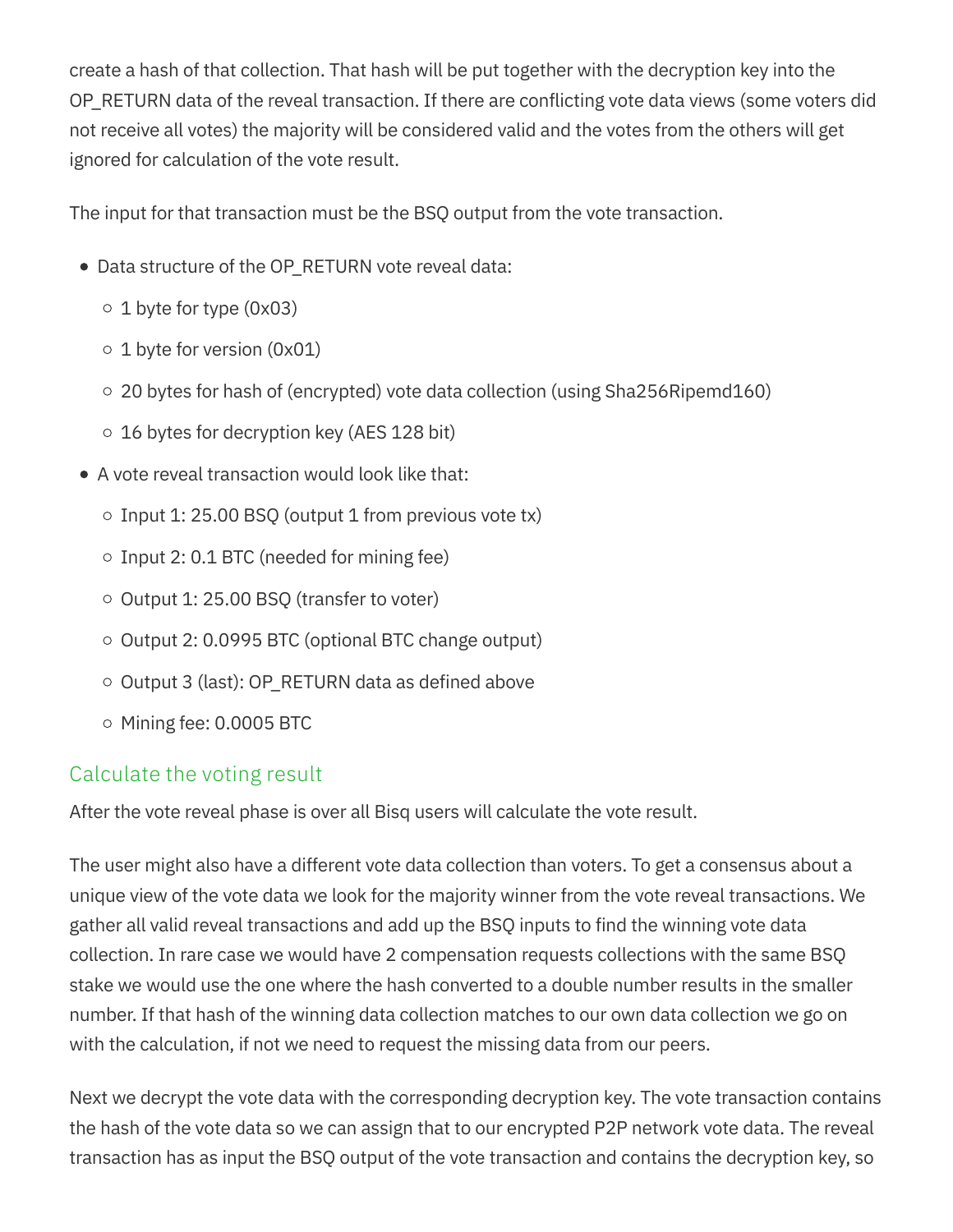we can use that to decrypt the vote data.

We sum up all vote data items and use the BSQ amount as weight to get a total result.

#### Issuance of new BSQ

After the vote reveal period and the following break has ended all the compensation requests which have received >= 50% of the acceptance votes (compared to declined votes) will become valid for issuance of new BSQ. The second output of the compensation request transaction which has been interpreted as BTC so far will not be interpreted as valid BSQ, authorized due the voting process.

- Verification rules for the issuance transaction
	- $\circ$  The BSQ output is equal to that what has been defined in the compensation request
	- $\circ$  The issuance amount needs to be in the range of the min. and max. allowed amount
	- $\circ$  The block height must have been in the correct compensation request period
	- $\circ$  The compensation request needs to be accepted in the voting process

#### Scenarios for gaming the voting process

If a voter would not broadcast his vote data to the P2P network or sends it out of channel to selected voting peers he has very little chances that his vote will be in the majority data view and thus renders his vote invalid.

If a voter would not forward received vote data from other peers, he cannot prevent that the vote data gets distributed by other honest voters as long the P2P network is not partitioned.

A voter could try to broadcast at the very end of the period to increase the chance that some peers will receive his data before the deadline and some after the deadline, thus they would ignore his data and that would render different data views. This can be mitigated if we use slightly different random time for the break so he cannot know which peer has. (Credit to Eyal Ron for that attack risk and mitigation solution).

As long as the majority of voters are not colluding and are honest the scheme is secure against manipulation.

### Phase 3

#### Mediation and arbitration system

As discussed in the Arbitration and Mediation System document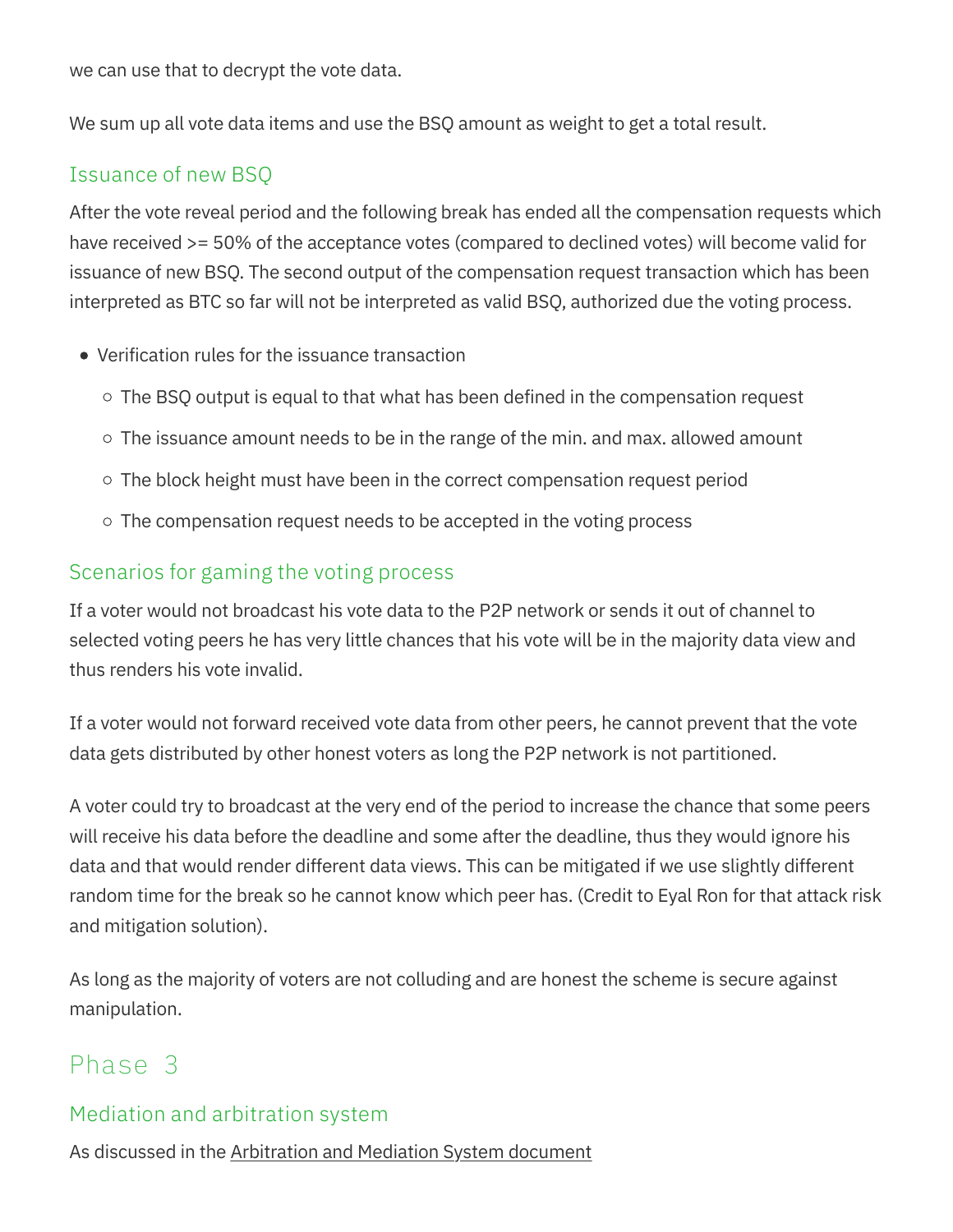(https://docs.google.com/document/d/1DXEVEfk4x1qN6QgIcb2PjZwU4m7W6ib49wCdktMMjLw/edit#) we will split the dispute process into mediation and arbitration.

Requirements for locked up BSQ funds are initially set to 1000 BSQ for a mediator and 20000 BSQ for an arbitrator but can be adjusted by voting. At registration the lockup transaction requires 6 confirmations in the blockchain before it is considered valid.

Both need to fulfill basic requirements (availability, quality of work,…). If they would fail on those they would risk that the locked up funds (or part of it) get confiscated. Mediators can use external tools for building up reputation. Links to a webpage or services like **Bitrated** (https://www.bitrated.com) can provide such a bridge. An application internal reputation system for mediators and arbitrators might be implemented as well over time but is not planned initially.

#### Lockup process

To register as mediator or arbitrator one needs to send the required amount of BSQ to an own BSQ address. This special transaction contains OP\_RETURN data which are marking that transaction as lockup transaction (OP\_RETURN type 0x04). Any spend transaction from this address would render the BSQ invalid as the only valid process to unlock those funds is to use the unlock transaction.

#### Unlock process

To unlock the funds he makes another transaction to himself with other OP\_RETURN data (OP\_RETURN type 0x05) which marks that transaction as an unlock request and will become available for spending after the lock time is over. The unlocking period is about 2 months (9000 blocks). The delay for unlocking is required to give the community enough time to act in case of abuse to prepare the steps for a possible confiscation. Therefore the lock period needs to be rather long.

#### Confiscation

In case a mediator or arbitrator fails (fraud or severe failure in fulfilling the requirements) anyone can make a request for confiscating the locked up funds. This request will have a high fee (100 BSQ) to avoid abuse. It will require a very high quorum (100 000 BSQ) and percentage (75%) of acceptance in the voting process to make sure that this confiscation process will not be abused.

A partial confiscation is also possible. The confiscation will be rolled out as a new release where the confiscated transaction is hardcoded and renders the locked up BSQ invalid.

By using a software update we add another safety factor to avoid abuse (if users don't agree they can simply ignore the update), so users are voting to support the decision for confiscation by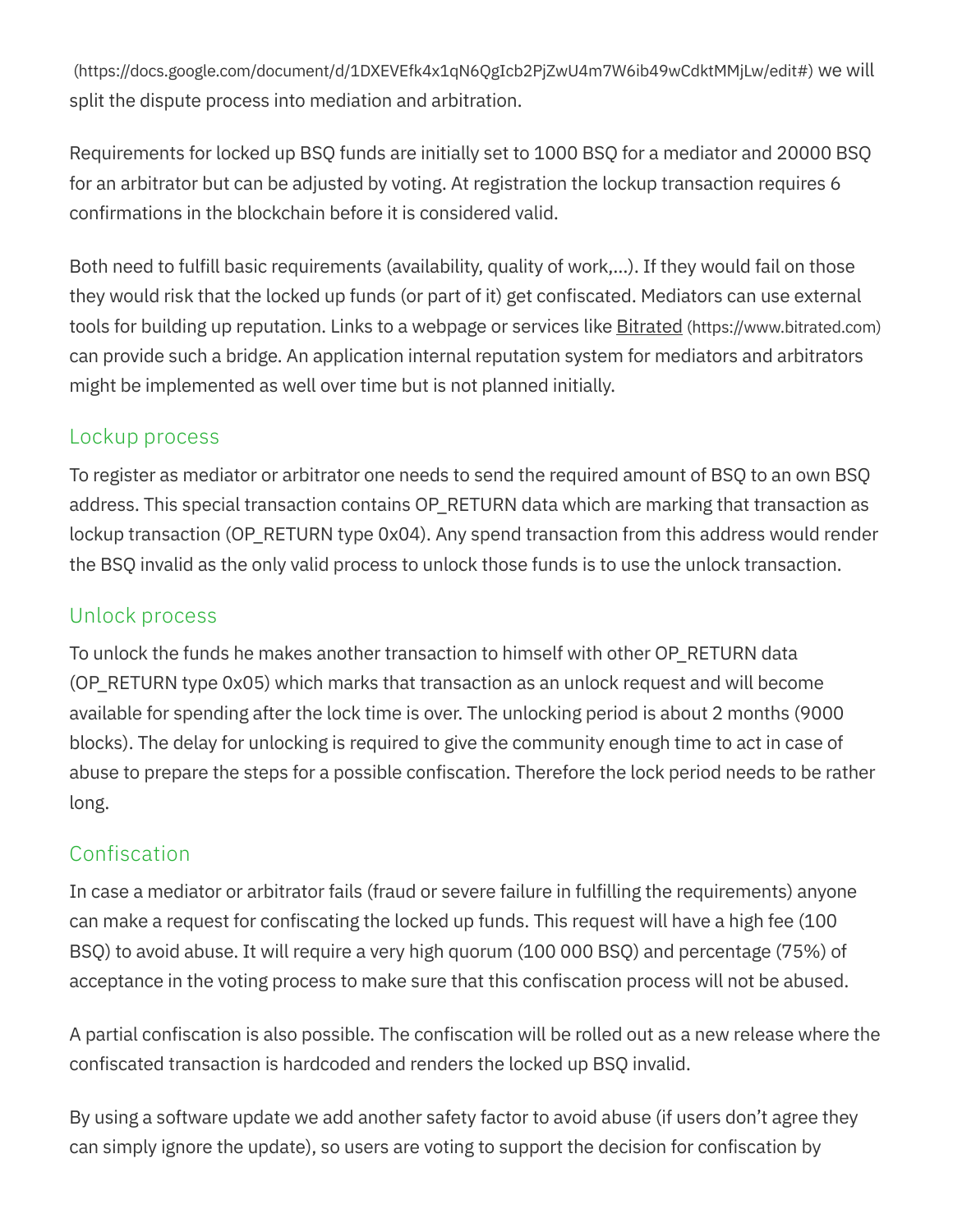updating the software. If there is not a super majority it would lead to a network fork. These hard requirements should make sure that only non-contentious cases can be considered for confiscation.

#### Revocation

Revoking a registration requires some lead time, because the arbitrator or mediator can be used in trades or disputes which require some time to get completed. The lead time will be 2 weeks (2000 blocks).

Offers which will get taken after his revocation can only be taken if other arbitrators are selected in the offer as well. In the worst case an offer which has only selected a revoked arbitrator becomes invalid which will get communicated to the user so he can remove the offer. That should be a very rare case if multiple arbitrators are available.

The number of mediators and arbitrators can be influenced by voting by setting the requirements and payments higher or lower. A change of the requirements will not be applied to past registrations. The requirement at registration time will stick the lifetime of a mediator or arbitrator.

Arbitrators and mediators get paid like any other contributor via compensation requests. They payment will be adjusted to lead to a healthy amount of arbitrators and mediators.

#### Other use cases for locked up funds

There are a few other areas where we will use the same model with locked up BSQ funds to achieve the security required to open and decentralize those. Additionally there will be a voting process as those privileges are usually taken by main contributors, so reputation will play an important role beside the requirement for locked up BSQ funds.

#### **Infrastructure**

- Seed nodes (they provide also the BSQ transactions for lite nodes)
- Market price feed provider node: BitcoinAverage price requires a API key and a monthly fee payment. Users can use their own node but then they need to acquire an API key from BitcoinAverage.

All the nodes can be overridden by program arguments, so the user can connect to self hosted nodes. To get the privilege to run one of the default nodes (hard-coded onion address) it requires to lock up BSQ funds and to get accepted in the voting process.

#### Privileged messages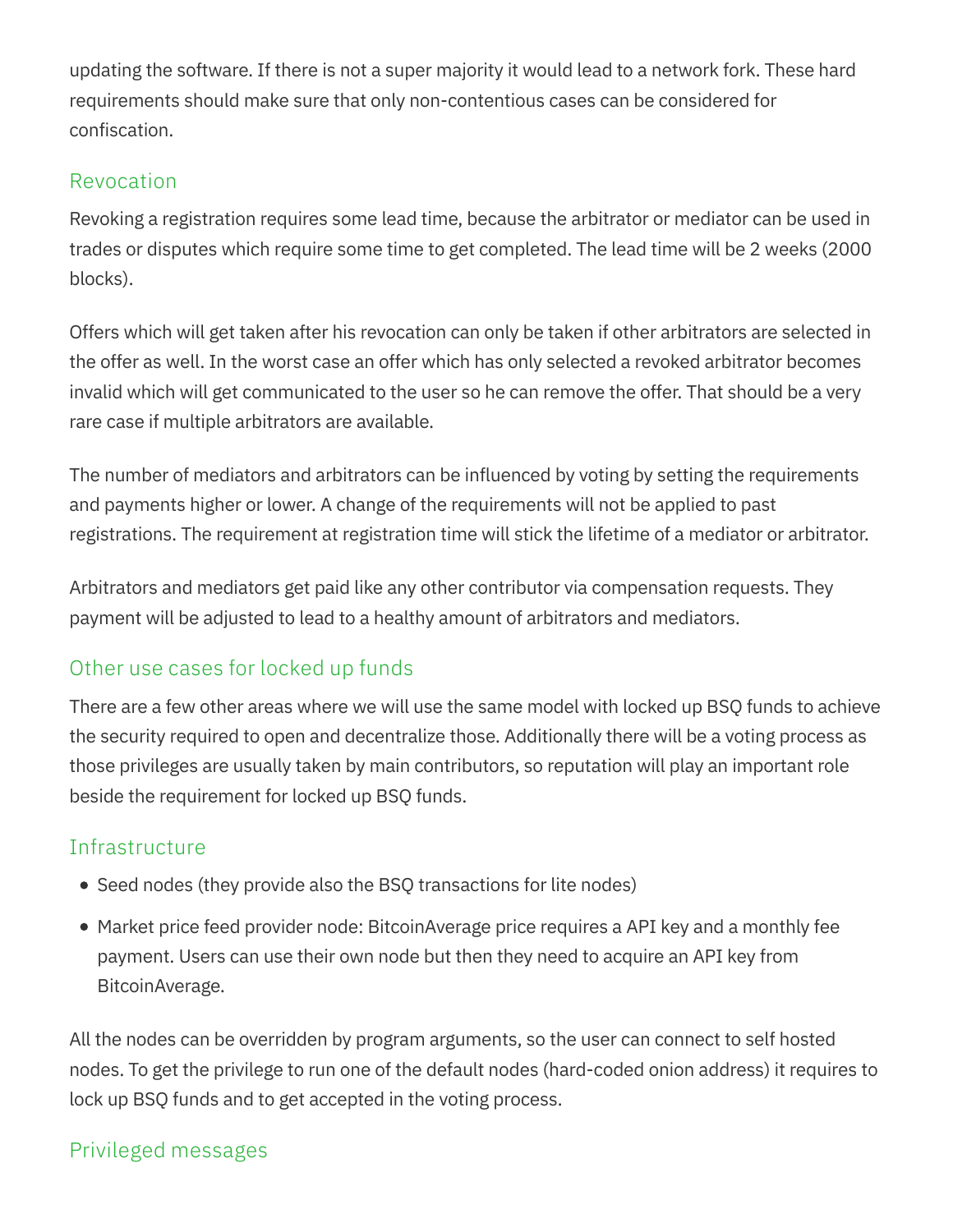There are a few P2P network messages which require a private key (public key for verification is hard-coded) to broadcast them. They are mainly in place for emergency cases to be able to limit damage or to fix problems. Only the update message is used on a regular base. - Send out an application update message - Send out an alert message - Send a private message to a particular node - Ban offers by the peers onion address, offer ID, specific payment account data like name, IBAN,…

All those messages can be ignored by the user when he sets a program argument (in case of abuse by the key holder the users can go that route and the messages will be ignored and have no effect).

To get the privilege to control a private key for one of those messages it requires to lock up BSQ funds and to get accepted in the voting process.

#### **Accounts**

- GitHub account
- Bisq domain
- **Bisg Trademark**
- Social media accounts (Twitter, Reddit, Keybase, IRC, Facebook, Telegram, Mailing List, Newsletter)

Most of the social media accounts will be operated by community members. The number of "official" Bisq accounts will be low.

On Github we will use a similar ACK/NACK commitment model like it is used in the Bitcoin Core development process. To receive the ACK/NACK privilege will require locked up BSQ funds and to get accepted in the voting process. Same applies for domain and trademark ownership.

#### Deployment of the app installer

The application installer is built and signed by the main developers. Any user can run from source code as well. Again we will use the same model as above for giving the privilege to sign a binary.

Anyone who locked up BSQ for getting one of those privileges will get paid as a contributor for that service.

Until those features are implemented the project founder and the Bisq foundation will serve as a trusted host for of those areas.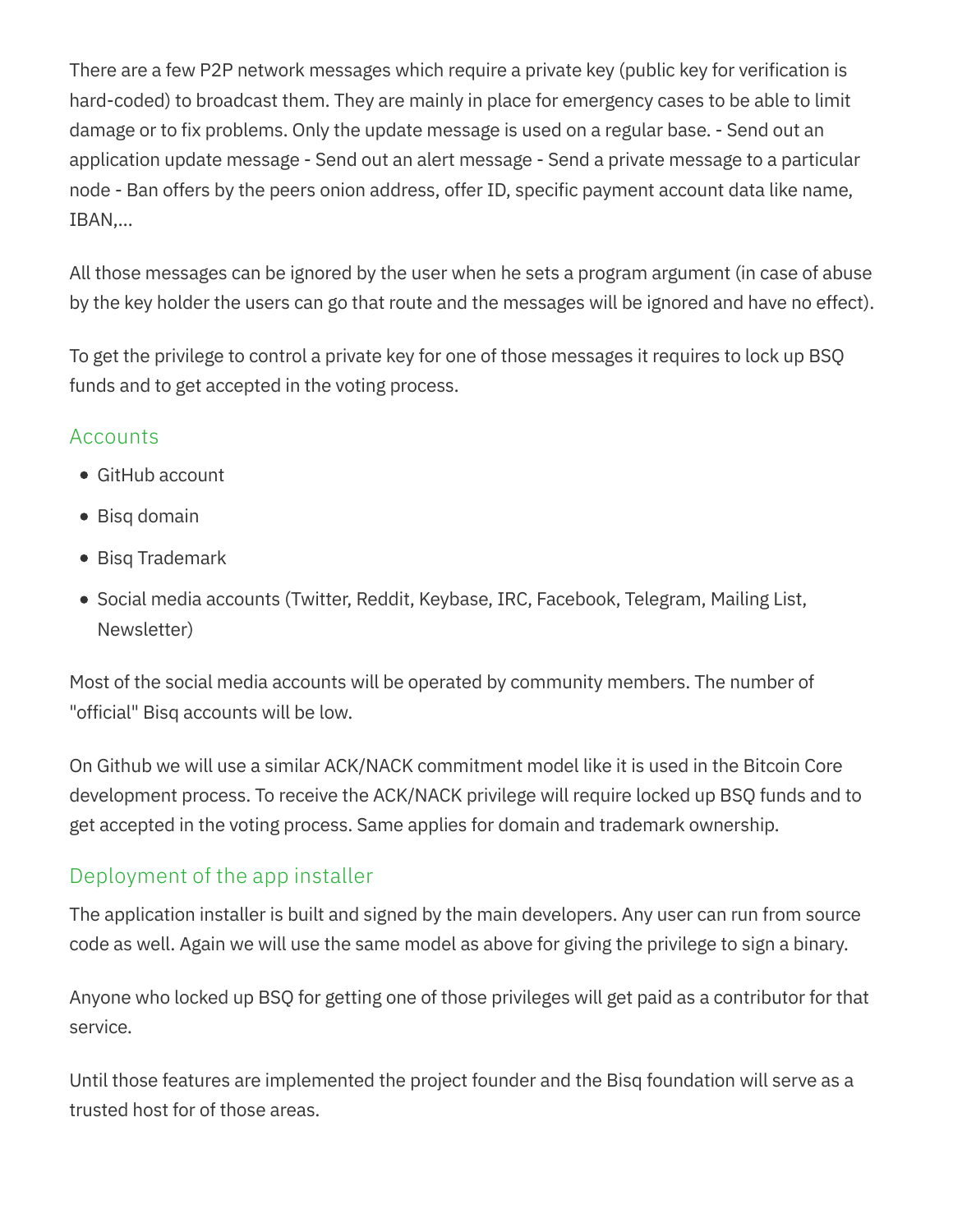## Phase 4

#### Reputation based voting

As stated earlier the project should shift the weight for decision making from pure stake based to a mixed model where reputation will get a higher weight (target is 70% but will be decided by voting of the stakeholders).

## Phase 5

#### Further governance and management tools

It can be assumed that there will be requirements for further improvements of the management and governance structure and features. We see it as an open work in progress to try to find the best model and tools to achieve the best results. Tools for communication, decision making, project management, delegation and more might evolve over time. Many of those tools might be provided out of system from other platforms.

## Security measurements

To limit risk and possible damage in cases of bugs or exploits we will use several measurements.

### Maturity

The newly issued tokens (not genesis tokens) have a maturity period of 1 week (1000 blocks). During that period they cannot be used for trading (the buyer would not accept them as they are marked as immature). This maturity period will give more time for reacting in emergency cases.

## Limitation of growth of the total supply of BSQ tokens per month

The total supply of BSQ tokens will be limited by blockchain height. Initially there will be 2 500 000 BSQ from the genesis transaction. We don't expect more than 100 000 new BSQ being issued per month. So we use that for the max. monthly growth. This numbers can be adjusted at each release, so he can adopt to the market price. In case of an exploit where the hacker manages to create new BSQ the max. possible damage would be limited by that value. Any BSQ which have been created after exceeding that limit would be considered invalid.

### Private key for activating emergency measurements

There will be a private key (similar like the other private keys for privileged P2P network messages) for sending out an emergency message to all nodes for deactivating BSQ trade. BSQ tokens are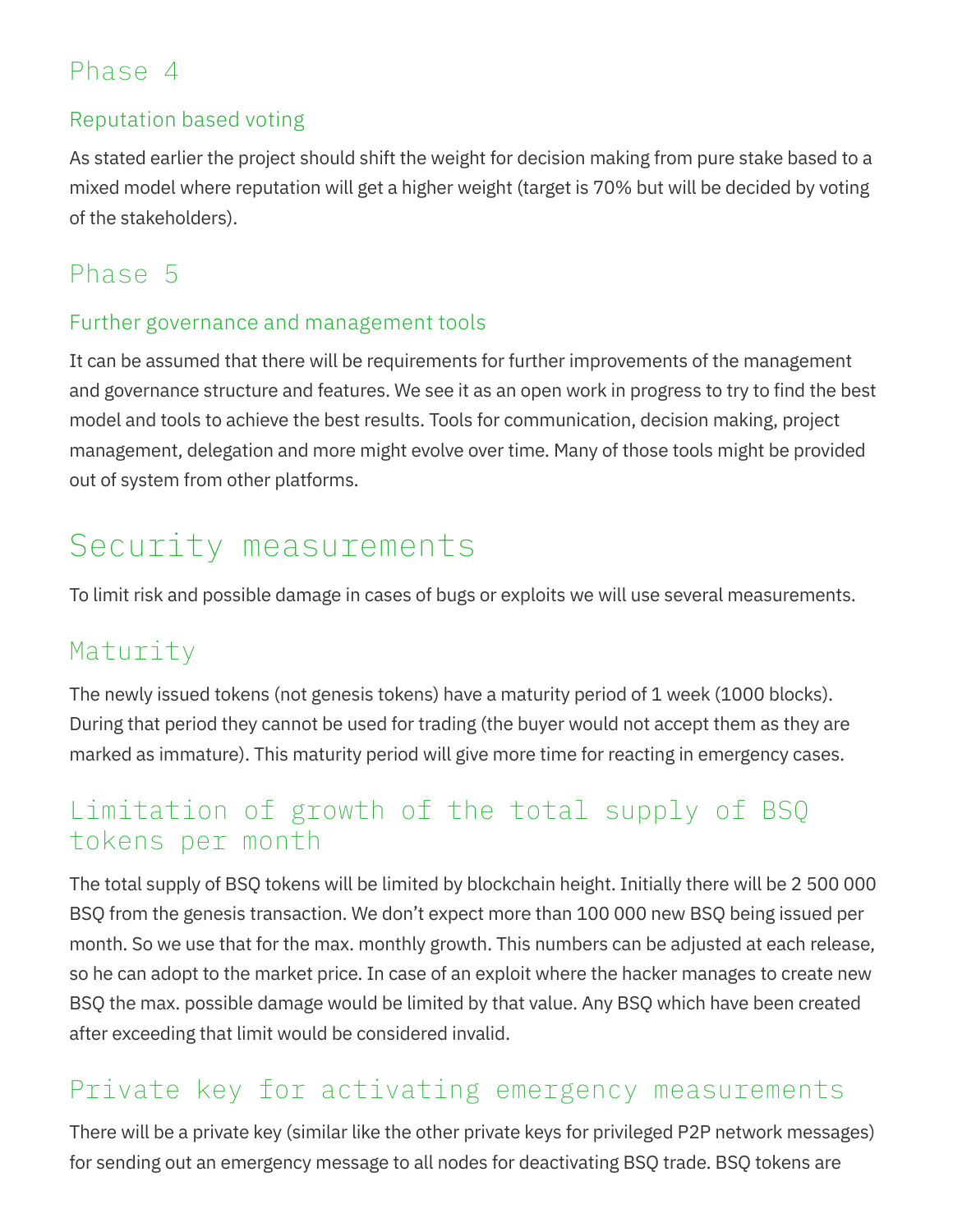traded only in Bisq. We don't expect that other exchanges will support BSQ soon as it would require quite a bit of effort for them to support the protocol.

There will be another emergency message for disabling new issuance of tokens. Like with the other privileged P2P network messages the users can ignore those emergency messages by a program argument (in case that the key holder would abuse their power), though in case of a hack users who have ignored those messages would not get considered in a possible compensation program for recovering the losses.

## Predefined policy how to deal with unexpected situations

In case of bugs which would cause the loss of BSQ there will be a reimbursement for the victim by issuing new tokens using the compensation request and voting process (the victim files a compensation request and if accepted by voting can issue themselves the lost BSQ tokens). It requires clear evidence and cooperation of the victim. The lost BSQ ("burned") have been taken out of circulation and by issuing new tokens we add them again, so we do not inflate the total supply by such a measurement.

Another case would be if tokens get issued by an exploit or hack. They will get confiscated if it is possible (if they have not been already traded and ownership is not 100% clear anymore). A hard fork adding code to declare certain transactions invalid would be deployed in such a case.

To avoid later discussions about "code is law" we define with that policy clearly that in case of a clear violation to the intended behavior of the DAO we will try to fix it as far it is possible. Confiscation and new issuance are valid tools to achieve that. The network effect and fork risk are in place to avoid any abuse of those emergency measurements.

## Definitions

Some terms are used in different context. The following should make the distinction of their meaning clearer.

#### Compensation request

We refer to that term as the request from the user perspective in a conceptual sense.

#### Compensation request transaction

This is the Bitcoin transaction which will turn into new issuance transaction once the compensation request got accepted in voting.